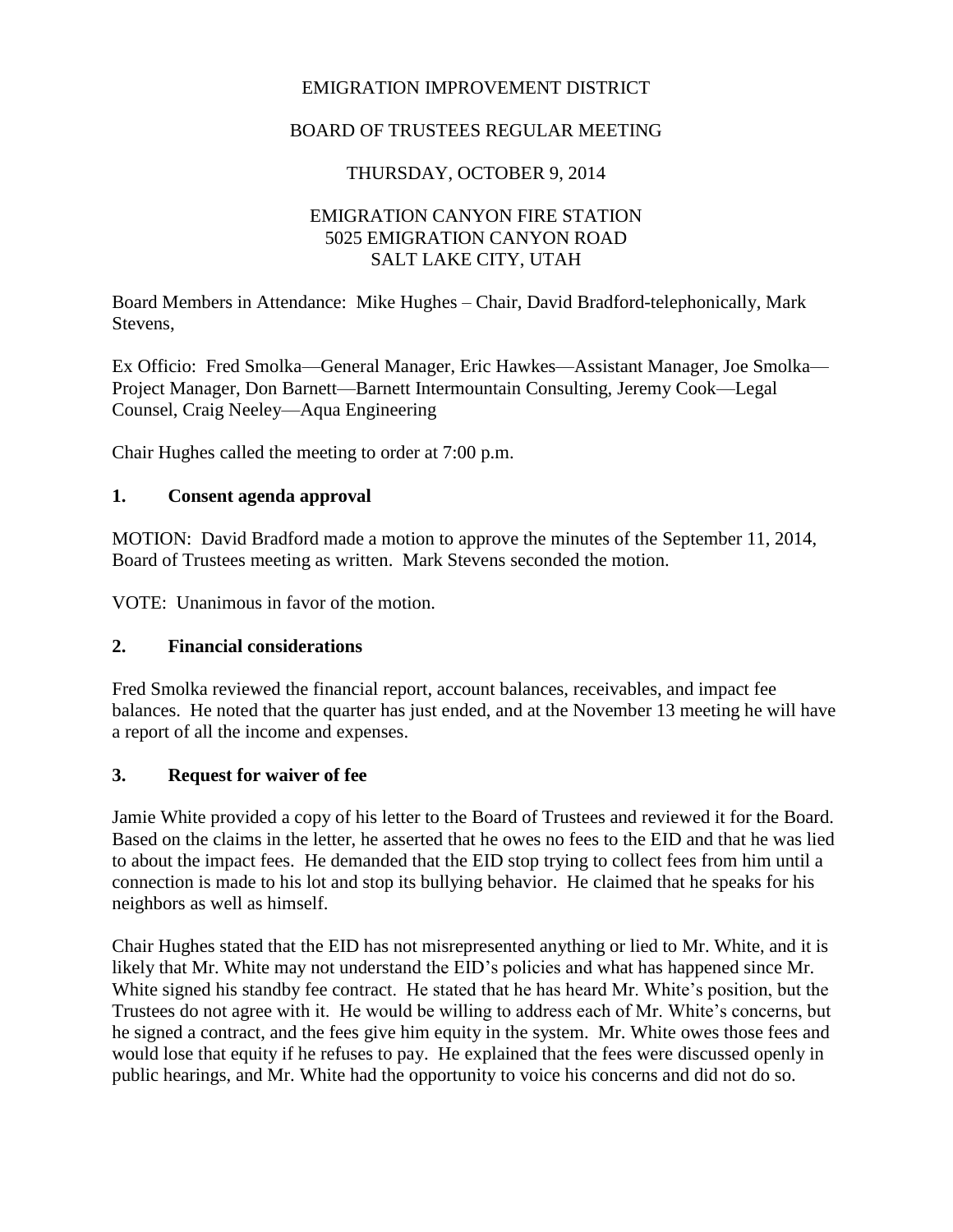Emigration Improvement District Board of Trustees Meeting October 9, 2014 Page 2 of 8

Mr. White argued that the agreement states that property owners who are unwilling to pay the standby fee will be required to pay the entire amount of accrued fees plus interest at the time of connection to the system in the future, and he is unwilling to pay the standby fee. Jeremy Cook stated that Mr. White's interpretation is wrong, because that statement refers to the previous sentence which states that a \$25 per month surcharge will be payable over the 30-year period, and the \$25 standby fee will be paid by developed properties. It does not mean he can back out of his commitment. If, for some reason, he is unwilling to pay and the EID does not enforce that commitment, he will be charged additional interest at the time of connection if he chooses to connect, but that does not give him the right to breach the agreement he signed. The fact that Mr. White paid the fee for a number of years points to the fact that he understood the agreement, and he believed Mr. White is looking at language to try to get out of it. Mr. Smolka noted that those who signed the agreement had three options, and the statement about those unwilling to pay the standby fee refers to the option for those who chose not to sign up for standby at the time and decided not to pay any standby fees at all. When Mr. White signed the agreement, he agreed to pay the standby fees.

Chair Hughes addressed Mr. White's assertion that the EID is bullying people. He explained that they all live in the Canyon together, and the fees are imposed on the Board Members and everyone else to make the Canyon a better place. People have a choice to live in the Canyon, and when they do, they have a responsibility to pay for the services and taxes that apply to them, and everyone benefits from the services they pay for. Mr. White does not believe it is plausible that there will be a fire in the canyon and is not willing to pay the hydrant fee, but Chair Hughes stated that he has lived through a fire in the Canyon, and he is not willing to put people in the position of not having fire protection when they can do something about it by having hydrants. The Board determined how to make the Canyon better by addressing the fire hazard, and they went through the public process to do that.

Mr. White stated that he has sat in an EID meeting and heard unanimous consensus from the public that no one wanted the fire hydrants and the fees. Chair Hughes replied that is not true. Mr. White stated that the EID does not represent him or his neighbors or anyone he knows in the Canyon. Chair Hughes stated that Mr. White may come to one meeting and hear from 50 people who are upset about something, but what he does not see is the other 1,500 other people who call the Board Members on the phone and voice their support of what is being done. When people go to the polls to vote for Board Members, they have the ability to express themselves in a way that counts rather than just throwing out accusations. If Mr. White thinks what the Board does is wrong, he should show up at the meetings and educate himself or vote out a Board Member and run for a position on the Board himself, but right now this Board is doing the work and taking the abuse. Mr. White claimed that the public was not notified that there was an opening on the Board until after the filing deadline. Chair Hughes stated that the meeting minutes will prove that is not true. Chair Hughes stated that he understands that Mr. White is mad, but he disagrees with his position, and the facts are not in his favor. He invited Mr. White to participate in the process, because that is how to fix things, not come in after the fact and tell people they did everything wrong.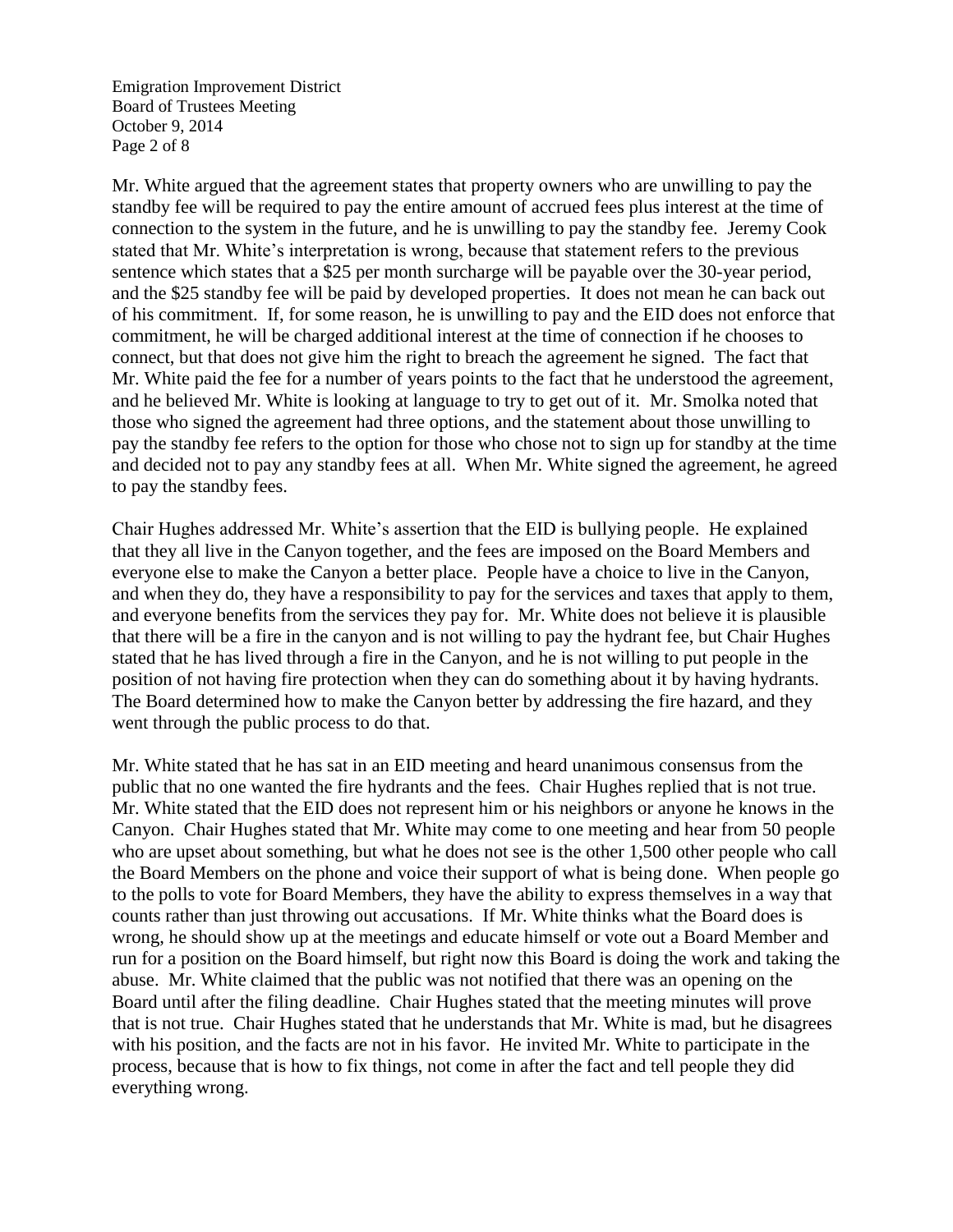Emigration Improvement District Board of Trustees Meeting October 9, 2014 Page 3 of 8

#### **4. Policy review**

Eric Hawkes recalled that they reviewed several policies at the last meeting, and they need to be finalized so they can approve a resolution to adopt them. The first one relates to the water right amount to be turned in to the District of .75 acre feet. Mr. Smolka recalled that the State determined that some lots needed less than .75 acre feet, and the District has been accepting that adjudicated amount. Chair Hughes requested that they address the other two policies first so they can discuss this policy in greater depth.

Mr. Hawkes addressed a potential policy regarding unbuildable lots. He recalled that when the District set up the fire hydrants, they tried to identify lots that would be buildable, and hydrant fees were assessed to lots that were considered buildable. The question is whether an unbuildable lot should be subject to a hydrant fee. He noted that a number of very small lots in the Canyon are too small to be built on. If a person owns a lot, the fire hydrants are there to protect it, and the question is whether all the lot owners should all contribute to that. Mr. Smolka reported that two people have approached him who talked to the County and were told that it is economically questionable as to whether they can build on their lots. He did not believe they should be charged a hydrant fee. Board Member Stevens asked how many lots may be in that category. Mr. Smolka estimated that there might be 1,000 of them. Board Member Stevens believed there is nothing to protect on those lots. Chair Hughes disagreed and stated that they are protecting the property which may be adjacent to a lot that has a structure on it.

Chair Hughes asked if it might be possible to have a different class of property owner. Mr. Cook stated that he understood that someone from the EID made a determination about whether lots were buildable or not, but there were no criteria for making that determination. If someone can establish that the EID's classification of their lot was incorrect, they could ask to have their lot put into the other classification. Another question is whether the EID wants to change what they have done in the past because they feel they may have done it wrong. Chair Hughes asked if the EID would be involved in a taking if they determine that a lot is unbuildable. Mr. Cook replied that they would not, because the EID would not be determining that nothing can be built on a lot; they would just be determining that, for their purposes, they will not charge a certain fee. Don Barnett asked if a person with multiple 25-foot adjacent lots would be considered to have a buildable property. Board Member Bradford stated that he believed it would be a big mistake for the District to try to define a buildable lot. He believed it would be legitimate for them to make adjustments when a process has been undertaken to officially define a property as unbuildable, but he did not believe they should put themselves in the position of making an independent determination. Mr. Cook explained that the EID would simply be deciding not to charge a fee if they are unclear about whether a lot could be built on, but they do not have the authority to make a determination about whether it is buildable. They are not determining that they will never provide water service to the lot if the County determines in the future that it is buildable.

Chair Hughes felt they would be on a slippery slope if they do not clean up the policy. He suggested that contiguous lots either need to be combined or not charged, and they can determine how they wish to come into the system later. If the County will allow people to build on a .35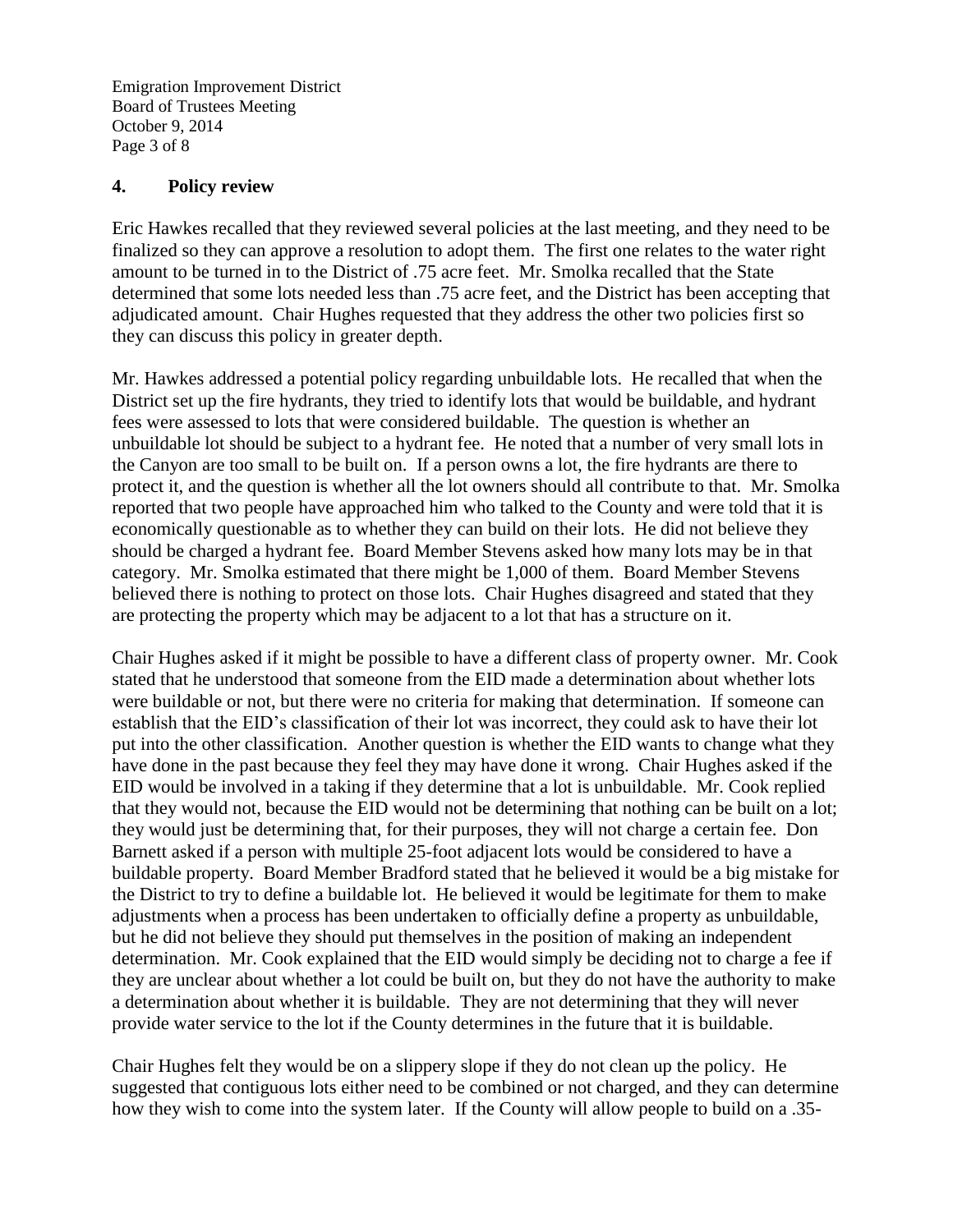Emigration Improvement District Board of Trustees Meeting October 9, 2014 Page 4 of 8

acre lot in certain circumstances, the EID should adopt the same minimum threshold. Mr. Barnett suggested that the Board study this issue and look carefully at the pros and cons. From an equity standpoint, it would not make sense that someone who combined their lots and built a house on it is charged the hydrant fee, but someone next door who owns multiple small lots and has not combined them is not charged the hydrant fee. They need to look at the equity issue and benefit that accrues to everyone who owns property in the Canyon. Mr. Cook noted that what may be considered unbuildable today could be determined in the future to be buildable as circumstances change. He commented that they could send a notice to all the lot owners who currently do not pay a hydrant fee and notify them that, if their lot becomes buildable in the future, they will be charged that time plus a penalty for not paying. They can declare now and start paying, or they could pay in the future. However, that may cause people to say that the District is allowing the property owners to make a determination of whether they should pay or not, even when their lot may clearly be buildable. Mr. Cook noted that, even though they charge a hydrant fee, it is not really as much for fire protection as it is for the benefit of a system-wide water system that benefits their property. Every property in the Canyon benefits by having the water system in place, even if they never connect, because it increases property values.

Mr. Barnett expressed concern about making an arbitrary decision about whether they think a lot is buildable. He asked if they could go to the County records to see if lots are classified in a certain way and use that classification so they have a basis for making a determination and also set up an appeal process. Joe Smolka suggested that the Board address this on a case-by-case basis as people come in and plead their case to prove why they may not be able to build on their lot. Fred Smolka suggested that they address this in a special meeting which needs to be scheduled for another item, and that would give them time to gather more information. Board Member Stevens asked Mr. Cook to address the legal issues and suggested that he write a letter to Jamie White stating the Board's legal position with regard to his contract. Mr. Barnett noted that equity issues also need to be addressed. Mr. Cook explained that there is a legal question with regard to Mr. White, and he believes the contract is sufficient to support the EID's point. There is also a policy issue, and if they agree to let Mr. White stop paying his standby fees, there is a high likelihood that many others will want to quit paying their standby fees. That would affect the District's financial position and ability to pay its loans. He believed the District is being as fair as possible. If people stop paying their standby fees, the District will have to raise fees for those who are on the system, and he believed it is fair to require those who signed an agreement to pay standby fees to continue to pay them. The Board Members asked Mr. Cook to prepare a letter to Mr. White regarding the standby fees.

Mr. Hawkes asked if the standby fee would cease once the loan is paid off. Chair Hughes replied that it would not, because those who pay standby fee are buying equity into the water system to have it available when they are ready to connect. After further discussion of the standby fee and impact and connection fees, Chair Hughes stated that they need to clean up the language about how the fees work and put together a policy for discussion at the special meeting.

With regard to the Phase 4a septic system issue, Mr. Hawkes reported that the inspection was completed, and he issued new invoices to all the parties involved. For those who had already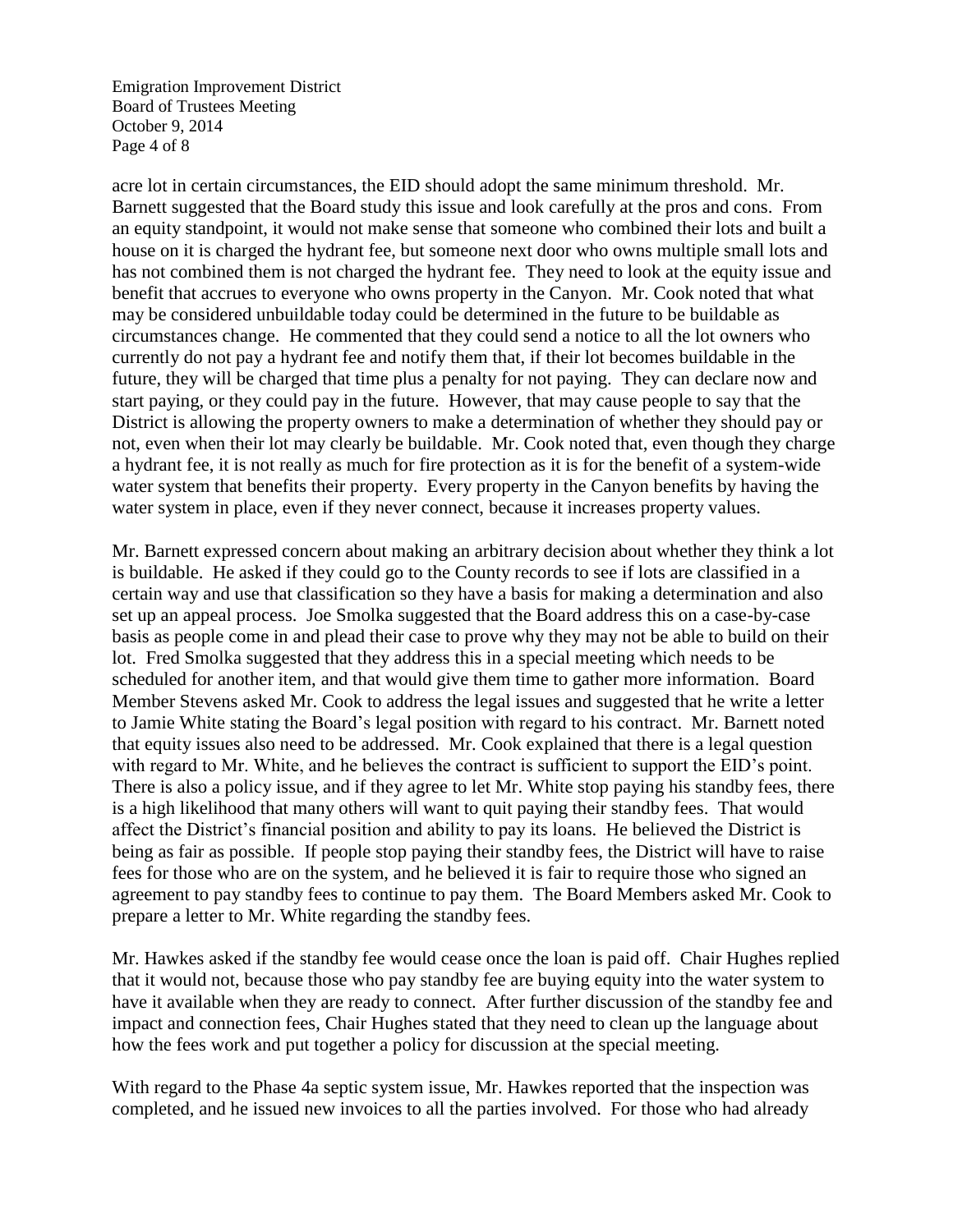Emigration Improvement District Board of Trustees Meeting October 9, 2014 Page 5 of 8

paid the original billing, they were notified that they would receive a credit on their next bill. He stated that the issue of whether future repairs should be paid by the property owners connected to the septic system or whether they should charge only for routine maintenance, hopefully to prevent future repairs. Chair Hughes recalled that everyone knew what they agreed to before the system was installed, and the District put in a tremendous amount of time and effort to install that system, only to have one participant thumb his nose at the District for \$12. He found this whole topic to be distasteful and ridiculous. There will be maintenance in the future, and putting away \$12 or \$15 a year now to have some money to deal with that later is not unreasonable.

Mr. Cook stated that the agreement is for maintenance fees, and it depends on how that is interpreted. The amount of time Mr. Smolka and Mr. Hawkes spend setting up people to do maintenance on the system is worth much more than \$12 or \$15 per property each year. He believed the \$75 or \$75 with the escalation increase is completely reasonable. He agreed that the \$75 plus escalation is the cap, and anything beyond that will, unfortunately, fall on the District. He thought they had left the meeting agreeing that they would not change their position on the \$75. Board Member Stevens recalled that the property owner believed he should not have to pay anything, and charging him for the actual cost of the maintenance was a compromise. Chair Hughes requested that Mr. Smolka look into an insurance program for the septic system.

# **5. Report on TMDL meeting with State and County**

Mr. Smolka reported that he and Mr. Hawkes went to the meeting and gave a good presentation. The State and County seem to be bent on having the EID do something, and the EID will be the lead on this issue and have to meet their objectives in some areas. He would like to go over the details at a special work session. Mr. Hawkes explained that it appears that the State is now willing to talk about grant money to help with a project.

# **6. Rocky Mountain Power "Off-Peak" program**

Mr. Hawkes explained that Rocky Mountain Power has a program to discount what they charge if the District utilizes the bulk of its power during off-peak hours. He discussed this with a Rocky Mountain Power representative, who explained that this program applies to municipalities and businesses. Rocky Mountain will install a meter that logs the amount of time spent off-peak and on-peak, which requires a one-year commitment. Utilizing the bulk of the District's power during off-peak hours could result in a savings of between \$.12 per kWh and \$.03 per kWh and would result in a 70% savings in usage. Mr. Hawkes spoke with Scott White, who indicated that they could change the telemetry programming to allow it to run on a time basis. He estimated that the savings over a 6- to 9-month period would cover the cost to upgrade the telemetry. He also reported that Rocky Mountain has been estimating the District's meter readings and has overbilled the District by three times, in the amount of about \$2,000. Board Member Bradford asked if the amount of savings depends on the time of year. Mr. Hawkes replied that the savings drops to between \$.09 and \$.02 in the winter months. Board Member Bradford asked if it is feasible to do the bulk of their pumping at night given their pumping patterns over the past few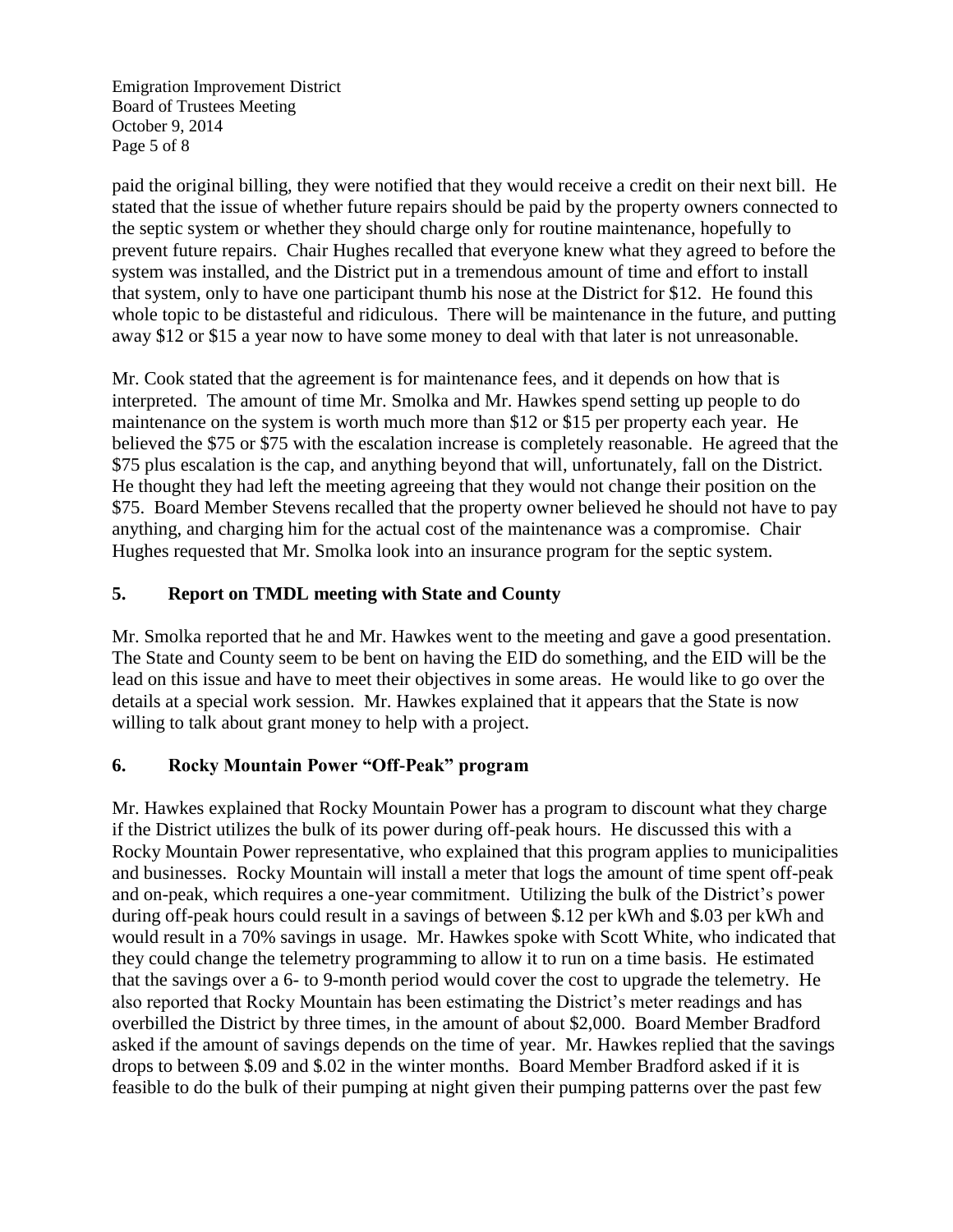Emigration Improvement District Board of Trustees Meeting October 9, 2014 Page 6 of 8

years. Mr. Hawkes replied that it should be, as they would start each day with the tanks full, and during the summertime they may need to turn on a pump to replenish the tank during the day.

MOTION: Mark Stevens made a motion to participate in the Rocky Mountain Power Off-Peak program. Mike Hughes seconded the motion.

VOTE: Unanimous in favor of the motion.

# **7. Well status report**

Craig Neeley reported that the Upper Freeze Creek Well is ready to run. There are some induced currents, and currently there is not an easy way to deal with that, because the pump is too deep and there is too much weight to use a dielectric coupler, which will cause some wear and tear on the equipment over time. There is a temporary fix, but he does not want to do it yet because it might interfere with the warranty issues with the VFD. They need to get the well running to show that they can run successfully with the soft starter, which would point them in the direction of a problem with the VFD. Once they operate for several months and everything is fine, they can talk about a short-term fix for the inductive current issue. Long-term, the next time they pull the pump, they can put in a separate ground wire and strap it to the discharge column opposite the 3-phase power to reduce the induced current or run it to a sacrificial lead. He reported that he met with Hills Construction to go through all the issues, and they have finally agreed to remove the VFD and filter and have it tested. The general contractor is interested in getting this taken care of, because he wants to transfer the financial responsibility for the cost of the push-pull and motor to his subcontractors. He believed long-term they could count on this well to produce if the pump and motor are reliable. Board Member Bradford thanked Mr. Neeley for following this through to its conclusion.

Mr. Hawkes reported that Brigham Fork well is currently pumping 41 gpm. Usage has dropped off drastically, so the other wells have not turned on in 15 days. The Well 2 level is 117 feet, and Well 1 is at 110 feet. Board Member Stevens asked when they will work on the Brigham Fork well problem. Mr. Barnett replied that it is too late in the season to address that now, and they should address it as early in the spring as possible so they can hopefully get it resolved before the summer months. He believed gravel is still coming into the well, and the fact that the pumping level has dropped seems to indicate that.

# **8. Water system report**

Mr. Barnett reviewed the water monitoring report and noted that there was notably less water usage this year, and per capita usage has dropped even more dramatically. Board Member Stevens noted that they had unseasonal rains this summer, so he did not think the 2014 results portend any significant change for the future. Mr. Barnett noted that it also means the District has less revenue to operate on, but it shows that people were responsive when they were asked to turn off their sprinklers. He suggested that they leave off the total usage before 2009 in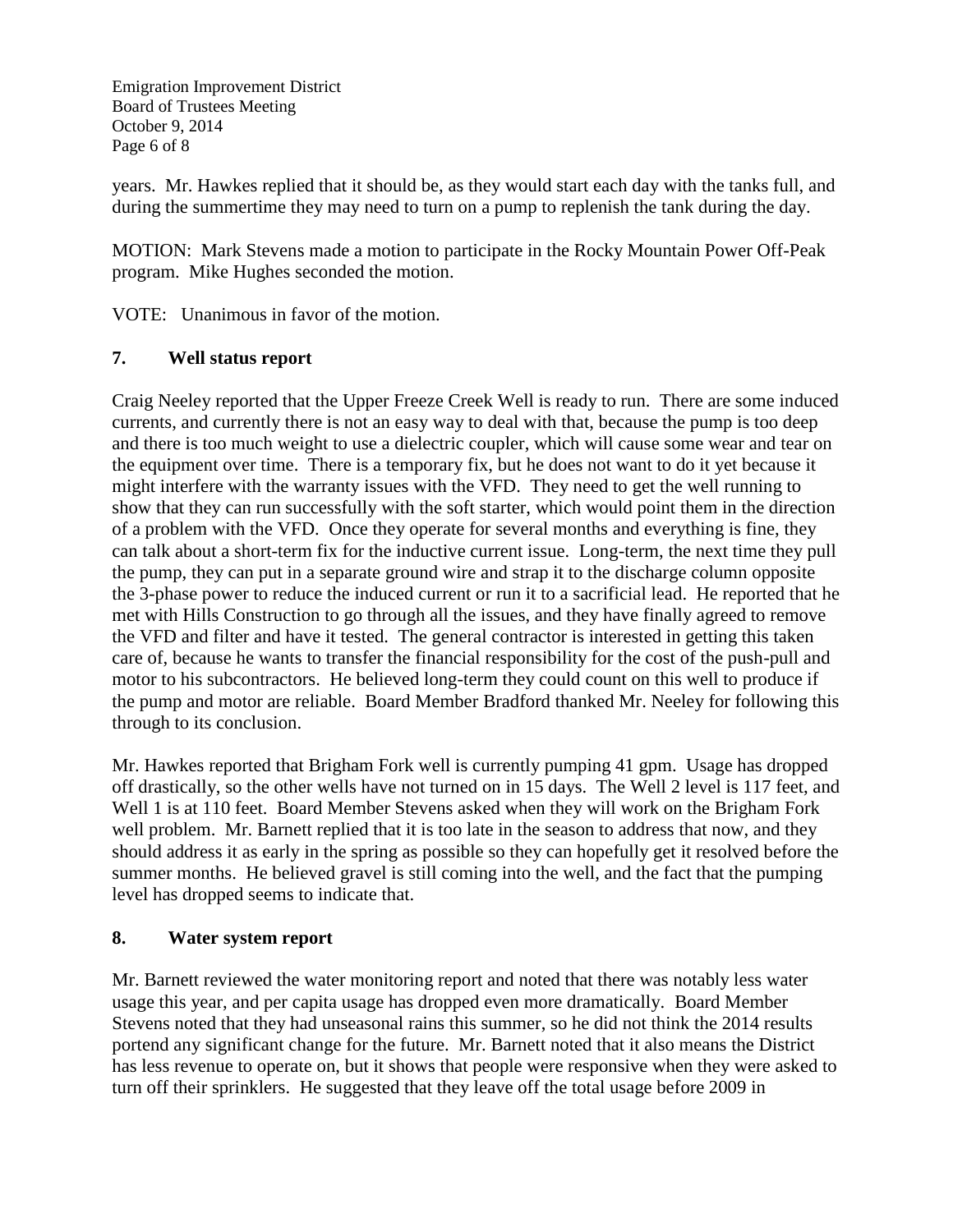Emigration Improvement District Board of Trustees Meeting October 9, 2014 Page 7 of 8

determining the average use, because a large number of connections were added to the system at that time, and it does not give an accurate average if they include the data prior to 2009.

With regard to water rights trade-ins, Mr. Barnett explained that they need to determine who has deeded in their water rights, who has not, and how much they deeded before they can decide what to do with the water rights. Some areas create confusion, and one is when someone has .75 acre feet of water but wants to keep their well and use EID water indoors. The question is whether they should deed .75 to the District or hold back a portion to apply to their well. He believed they should collect the entire .75 and include the property owner's well as one of the District's points of diversion. Another issue is what to do in a situation where someone had a small cabin home and was only using the water indoors, and the State determined that they needed a smaller amount of water. When they connect to the system and have a lesser amount of water shares, the question is whether the District should accept that lesser amount as the full amount or if they should pay the difference to bring them up to .75 acre feet. He noted that some people have actually paid that difference. If they choose to accept the smaller amount, they may want to look at the history and see if all they had was the smaller amount, or if they had more and profited by selling off their remaining water right. Board Member Stevens believed that was a good reason to require the entire .75 up front. Chair Hughes expressed concern that they might create a market for water rights to make up the difference that they would not be able to defend against. Mr. Cook asked if they want to require someone to buy the additional water right from the District. Mr. Barnett recalled that the Board determined when the District decided to accept .75 acre feet that they would not accept for trade-in water rights that are floated on the market, and the water right must be appurtenant to the property. He recommended that they develop a very clear and consistent policy that the Board can stand by. Chair Hughes commented that it is becoming expensive for the District to keep having to deal with this, and they need to resolve it and put it behind them.

The Board Members agreed to meet in a work session on Monday, October 20, at 6:00 p.m. at Fred Smolka's house to discuss this and the other issues discussed earlier in greater detail.

# **9. Utility billing software**

Mr. Hawkes reported that he reviewed 10 software programs and narrowed them down to 3. He reviewed the features of the 3 systems and explained that any of them would be an improvement over what the District uses now. He explained that they integrate all the information into one central location, and they can access everything related to each account on the system. They can also tailor the billing to any kind of structure they need. They will generate up to 2,500 different reports and can customize invoices to include notes to individuals or everyone on the system. He reviewed some differences between the systems and explained that one feature he particularly likes will allow customers to gain access to their own information, including their account history, payment history, water usage, etc., and update their information. He also likes the online payment feature, with the fee for the transaction being processed as a convenience fee to the customer. When the District does an audit, they can access the whole system with a password that does not allow them to change any of the data. He noted that the program integrates with